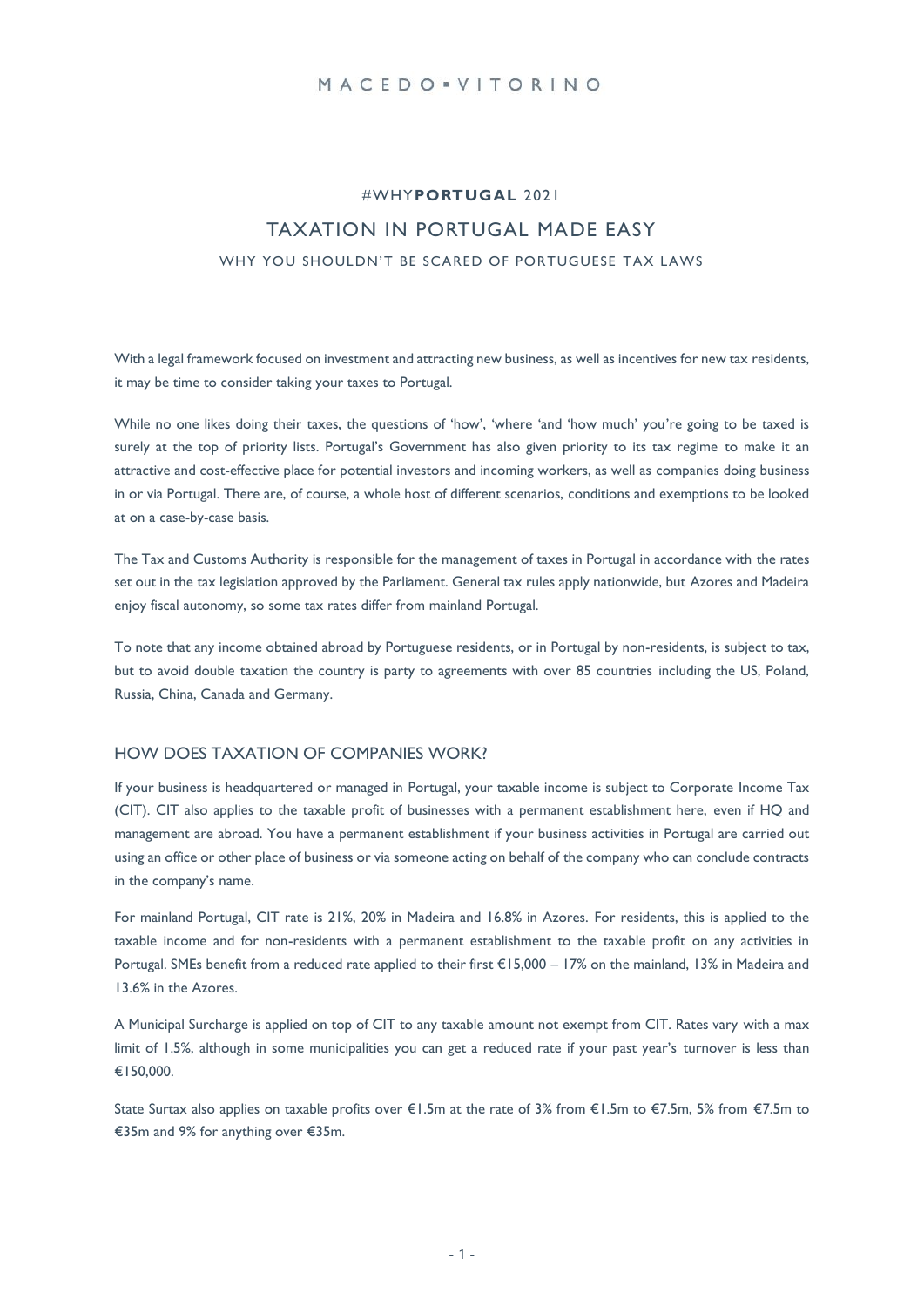## MACEDO . VITORINO

To note, you could be liable for Autonomous Tax on certain expenses including undocumented expenses (50% or 70%), charges with vehicles (10% to 35%), representation expenses (10%), and employees' daily allowances not charged to customers (5%).

#### HOW ARE NON-RESIDENT COMPANIES WITH ACTIVITIES IN PORTUGAL TAXED?

Even as a non-resident company without a permanent establishment in Portugal, you could still be liable for CIT if the income is considered obtained here and taxable under the applicable double taxation agreements (e.g., dividends, capital gains, interest and royalties).

In general, income (excluding capital gains) deemed to be obtained in Portugal will be subject to a withholding tax at a rate of 25%, although that rate might be reduced to 15% or 10% under double taxation agreements. There are, however, various reductions and exemptions available.

The payment of dividends to a company based in another EU Member State with a shareholding of at least 10% of the share capital of a company established in Portugal for an uninterrupted period of one year is exempt. The company must be deemed 'eligible' in accordance with the Parent Companies Directive.

Interest and royalties are exempt from withholding tax if you make a payment to an affiliated company resident in another EU Member State, provided the relevant holding requirements are fulfilled.

## ARE NON-RESIDENT COMPANIES SUBJECT TO CAPITAL GAINS?

In relation to capital gains, any gain from the sale of real estate in Portugal will make you liable to CIT, even as a nonresident company without a permanent establishment in Portugal. However, gains from the sale of shares and other securities issued by a company resident in Portugal will be CIT exempt unless:

- The seller's HQ is in a jurisdiction with a more favourable tax framework;
- 25% of the company is, directly or indirectly, owned by resident companies or individuals. This doesn't apply if the shareholder is resident in an EU Member State, EEA country or a country with a double taxation agreement with Portugal and the stake fulfils some of the participation exemption requirements (e.g., a minimum stake of 10% and a minimum holding period of one year);
- Over 50% of the target company's assets are real estate in Portugal or, if the target is a holding company, over 50% of any controlled company's assets include real estate in Portugal.

## ARE THERE ANY TAX BENEFITS FOR EXPATRIATES?

There are considerable benefits for expatriates that become a tax resident under the Non-Habitual Residents Regime (NPR).

The main benefits include a flat rate of 20% on all your employment / self-employment income in Portugal, and pensions from outside Portugal are PIT exempt. Also, any foreign-sourced income you have will be exempt, provided it can be taxed outside of Portugal under applicable tax conventions or the OECD model (if not a tax haven) or, in the case of employment income, it is effectively taxed in the source country.